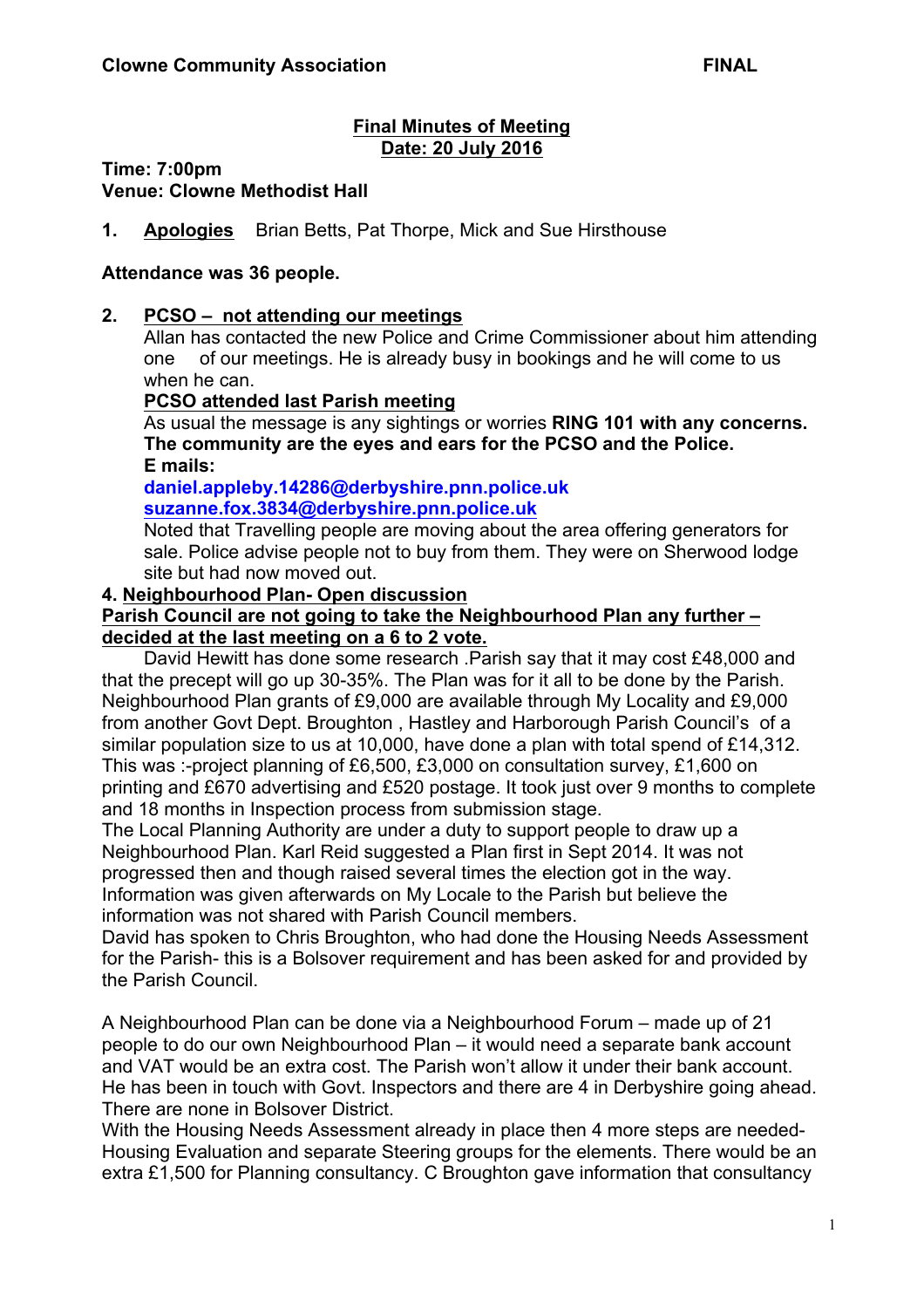fees for 9 days would be £3,600 plus VAT – and this would complete the plan. Consultation in September 2016 could lead to Submission to Inspector in 2017.

It was noted that the Parish were minded to continue but at the Parish meeting a timescale was set out that stages 1 to 4 would take 12-18 months. So this would put completion outside the date for the District Local Plan.

If a Neighbourhood Plan was in place- what power would it have? We can't stop development but can set policy direction. In Rustington in 2009 this was done last year and they managed to stop Arun council doing things that the Neighbourhood Plan didn't support. They felt it was working. At present in Clowne the south has been developed and OCL farm on Low Road is proposed for 600 by Avant and there are proposals in the north. Sitwell Estates want to sell and develop the land. The traffic in Clowne is constantly backed up already – this will only get worse.

If we wait for Bolsover Local Plan- how will they look after Clowne? Do we carry on and go for development of a Neighbourhood Plan?

How can we fund it?

Grant money is available.

As the Parish have rejected it can we do it?

We will have to set up a Neighbourhood Forum- the 21 people.

It was asked how committed are Derbyshire to D2N2- there may be a change. Regionalism is a significant issue. The recent flyer gave £1.3billion between 9 areas of investment plans. We need to make a local clear decision on what is right for the town. We feel it is right for us to go ahead now to do a Neighbourhood Plan. People will need to give their time. Bolsover need to provide 250 houses per year proposed up to 2030. Already in Clowne last year we had one third of that. This year it will be half. There are other areas in Bolsover District with major growth- Bolsover, Shirebrook and South Normanton.

# What is the process if we decide?

There would be 3 to 4 steering groups .

We would need to bring an evidence base together and put it in order for an Inspector to assess. We would look to get it in within 9 months- February/ March 2017. The consultants would help us organise the Steering Groups. Will get 2 other quotes for the work proposed.

# **Do We Go Ahead?**

A vote was taken and almost all in the room were in favour with just a few voting against.

Who would serve on a Forum?- we need to get the names together from tonight of volunteers willing to serve. Locality work to support this and should be able to release funds in a few weeks. There are a number of separations of Neighbourhood Dave Hewitt took away from the meeting sheets that people had completed for us who were willing to volunteer.

# **5. Minutes of the previous meeting 18 May 2016 were approved.**

# **Matters Arising:**

**5.1 Noted - At the last Parish Council meeting there was a solicitor present from Bolsover DC. Their status and the reason for them being there is unknown- were they acting as Monitoring Officer?**

**Item 5.1 Buses-** This was not followed up with a letter as we agreed. Having checked it is clear that the two smaller independent companies providing service in the area are only operating where a subsidy is in place. So, with Derbyshire CC removing existing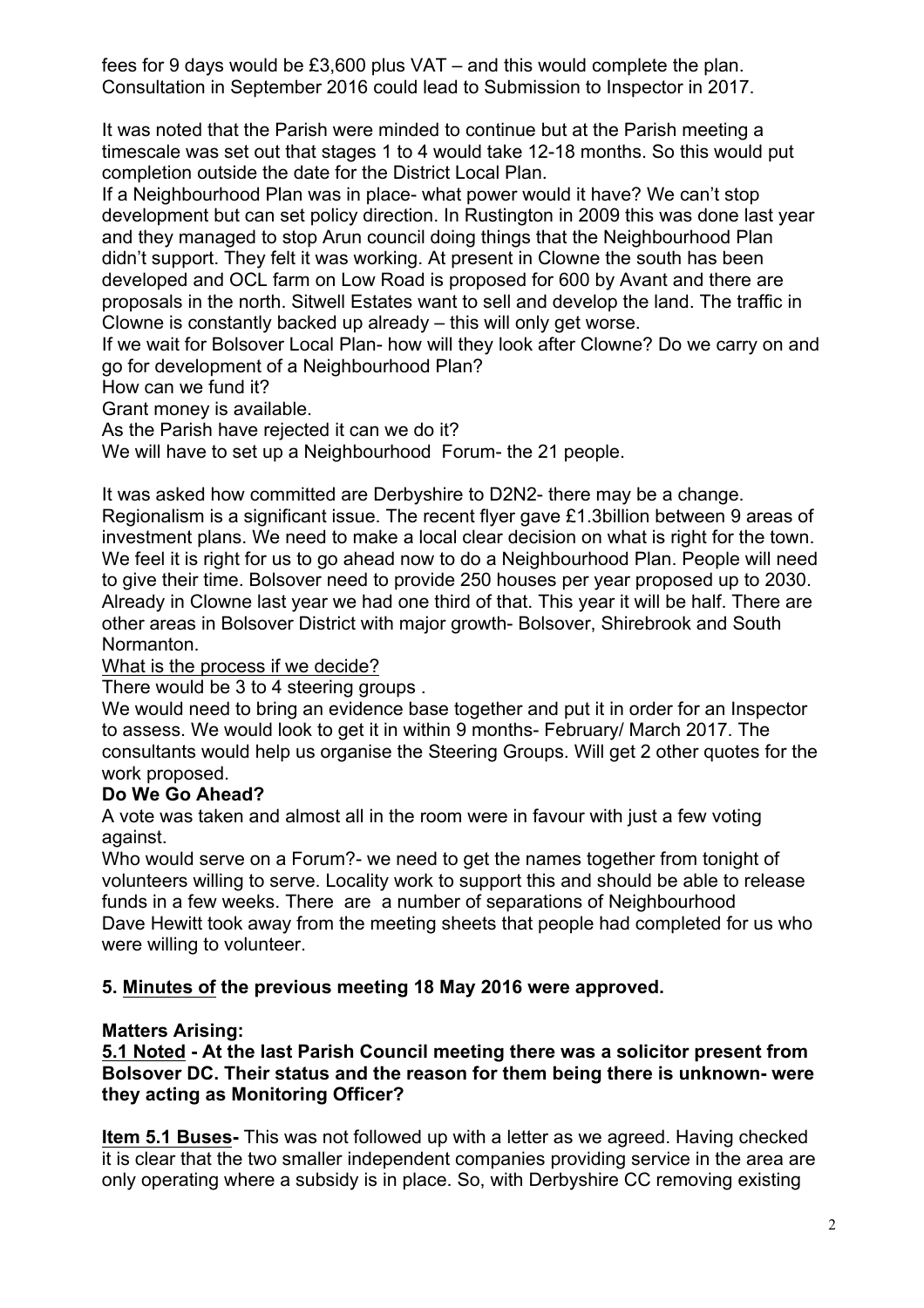subsidies by 2020 we will struggle to keep existing current service never mind new ones and so Cttee felt writing to them would not be effective.

Commented that still feel that D2N2 is uncertain as Regional body.

**Item 5.2 Cleaning of War Memorial** Can the poppy be cleaned? As well as the soldier? The new red poppy is dirty where the depressions collect water. Lichen on the soldier was attracting the dirt and needs cleaning regularly is the new advice. Allan asked for the bayonet to be replaced and the Parish Clerk is to ask the cost. The lock on the garden gate has been taken off now.

# **Item 6. Barton St / Mitchell St Rail Bridge and Greenway**

Position on the A frames and disabled access on Linear is no change yet. Derbys CC is still working on it. Write to DCC and BDC asking for these to be removed. Concern over weeds intrusion on the new path over time. Allan will contact Anne Western. Anne has been awarded a CBE and our congratulations go to her.

# **Item 7. Southgate Colliery Memorial**

The Memorial is to be placed to the former colliery site on the Station Road entrance. Coal and Rail development drove the growth of Clowne in the late 1800' and into early 1900's. History Society have raised money for the vintage mining tub and sign. They have been given old bricks by Mr Penny from the contractors excavation for their factory extension. They dug out the base for the plinth today. Lindrick Const. have donated £100. Floral display in the renovated tub is to be done by CIB. Capital Refractories are to do the design work for History Soc. There were 39 men and boys who died over the colliery life – with ages from 13 to 67. They have planning permission and a Site Licence. 2 pit ponies were killed and a memorial was placed to them, in Hickinwood Lane area- but nothing to mark the men.

Words and pictures have been drafted and as well a host of background material that will be put into a book. Hope to feed this into schools local history course information.

# **Item 10. Clowne in Bloom Update**

East Midlands in Bloom Judging took place on Thursday 7 July starting at community centre and including a visit to the Heritage High School garden which impressed the judges. Awards are announced in Sept.

Tesco Bags of Help £12,000 grant. The first £9k of grant has been received on 4 July and we are getting on– just too late for judging impact. We have landowner approval and a Site Licence for the work. We have submitted a part specification of work for July/ August including the Play Train – still waiting on BDC.

SAT 23 July is the Well Dressing day and we will have all schools involved and Salvation Army Guides/Brownies as well as from the Linear Park Wildlife Day on Sunday 24 July so that we will have 15 small boards.

NE Derbyshire Well Dressing leaflet – 2,000 copies have been circulated supported by Bolsover Rotary grant and all the groups.

Footpath Leaflet for route 19 and 20 – limestone ridge walk is under preparation. A question was asked about the housing Planning Application on former skate park area off Rectory Road.

There is an application for 6 houses submitted- there was a planning meeting today.? **The MUGA** lies across the property boundary and the applicant says it will be moved. It is Bolsover DC property and their intentions are not made clear- will it be moved?

**Item 11.5 Welfare Building**- this has apparently been sold for some sort of childrens' centre- will ask the details. Allan noted it was built in 1922.

# **Other Items**

**At the last Parish meeting** the comment was made that people should not stick a piece of paper to a lamp post- fly posting. These have to be removed within 28 days.